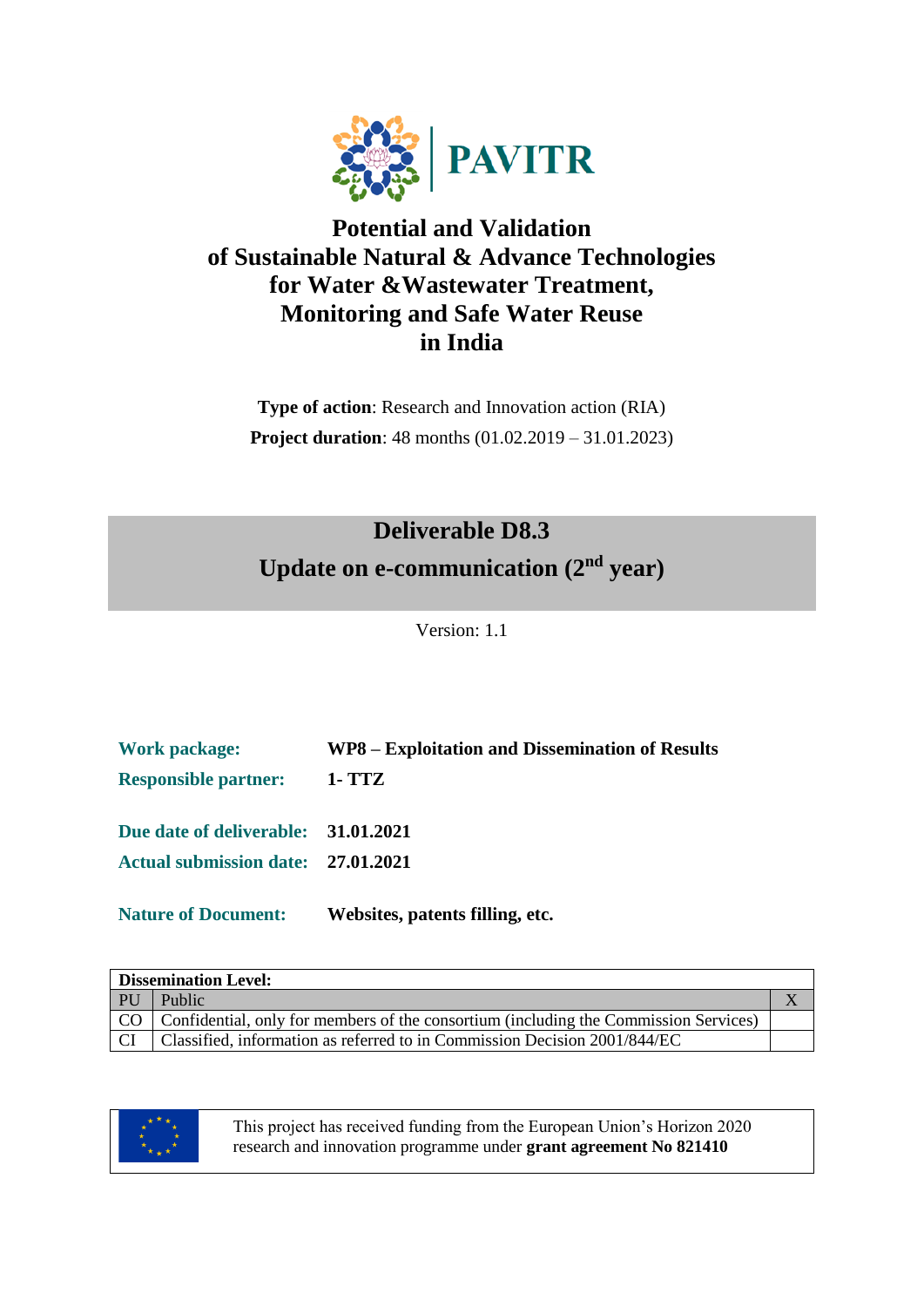

# **Document change history**

| Version | Date       | <b>Author</b> | <b>Description</b>                                                                                                 |
|---------|------------|---------------|--------------------------------------------------------------------------------------------------------------------|
| 1.0     | 18.01.2021 | <b>TTZ</b>    | $1st$ version with input from SIU,<br>BIOAZUL, BOKU, UPC, UFZ,<br>AIMEN, SEECON, KRETA,<br><b>IRIDRA</b> and PESSL |
| 1.1     | 27.01.2021 | <b>TTZ</b>    | Preparation of final version of D8.3                                                                               |
|         |            |               |                                                                                                                    |

#### **Table of content**

| 3. DISSEMINATION AND COMMUNICATION ACTIVITIES (2ND YEAR) 4 |  |
|------------------------------------------------------------|--|
|                                                            |  |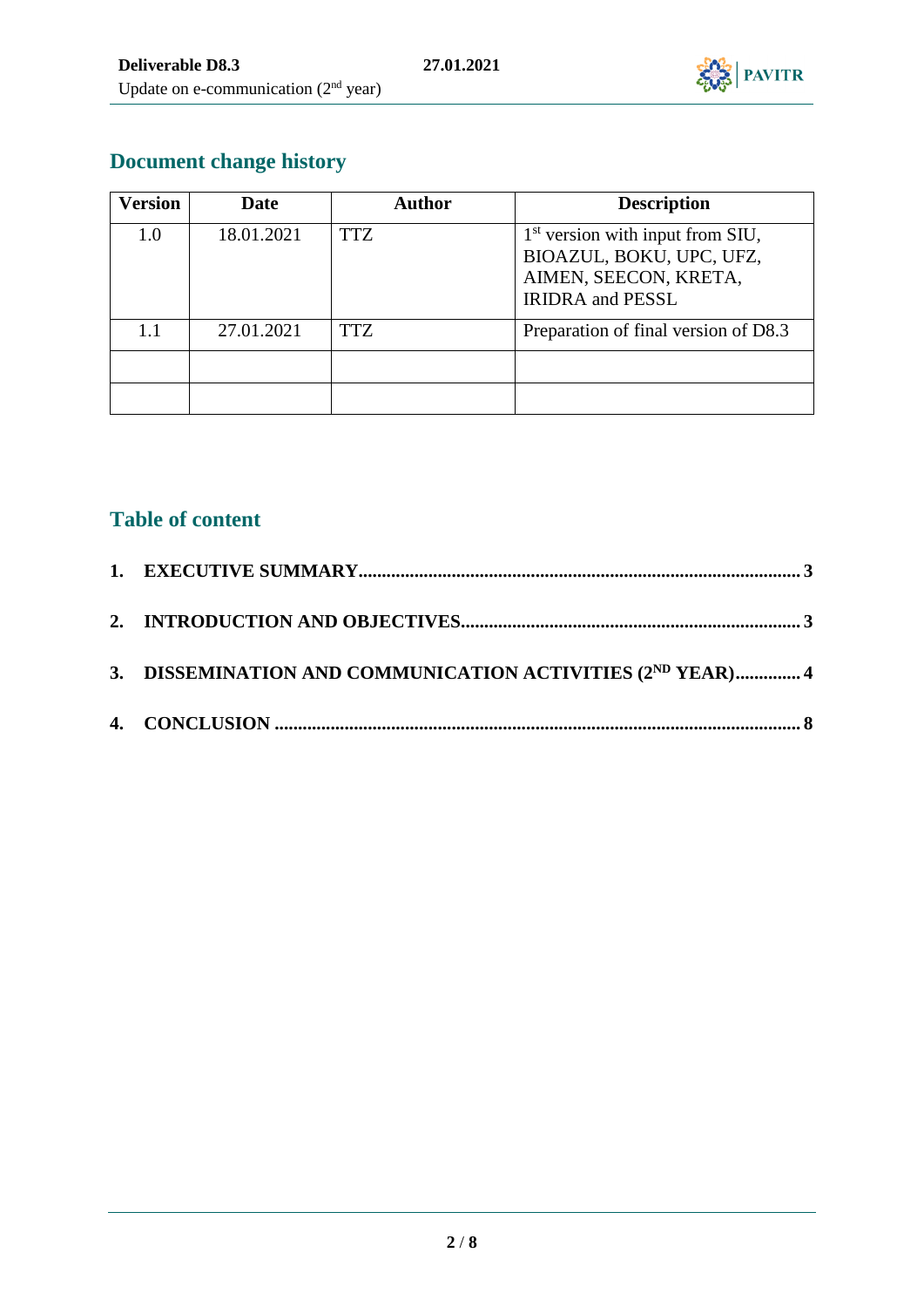

#### <span id="page-2-0"></span>**1. Executive Summary**

Current deliverable D8.3 is listing the dissemination and communication activities implemented during the  $2<sup>nd</sup>$  year of the PAVITR project (01.02.2020-31.01.2021).

Due to the COVID-19 pandemic, the project suffered some delay in 2020 in terms of results achievement; consequently, the dissemination activities during the second year of the project were limited in extend.

#### <span id="page-2-1"></span>**2. Introduction and objectives**

The objective of deliverable D8.3 is to list the dissemination and communication activities implemented during the 2nd year of the PAVITR project.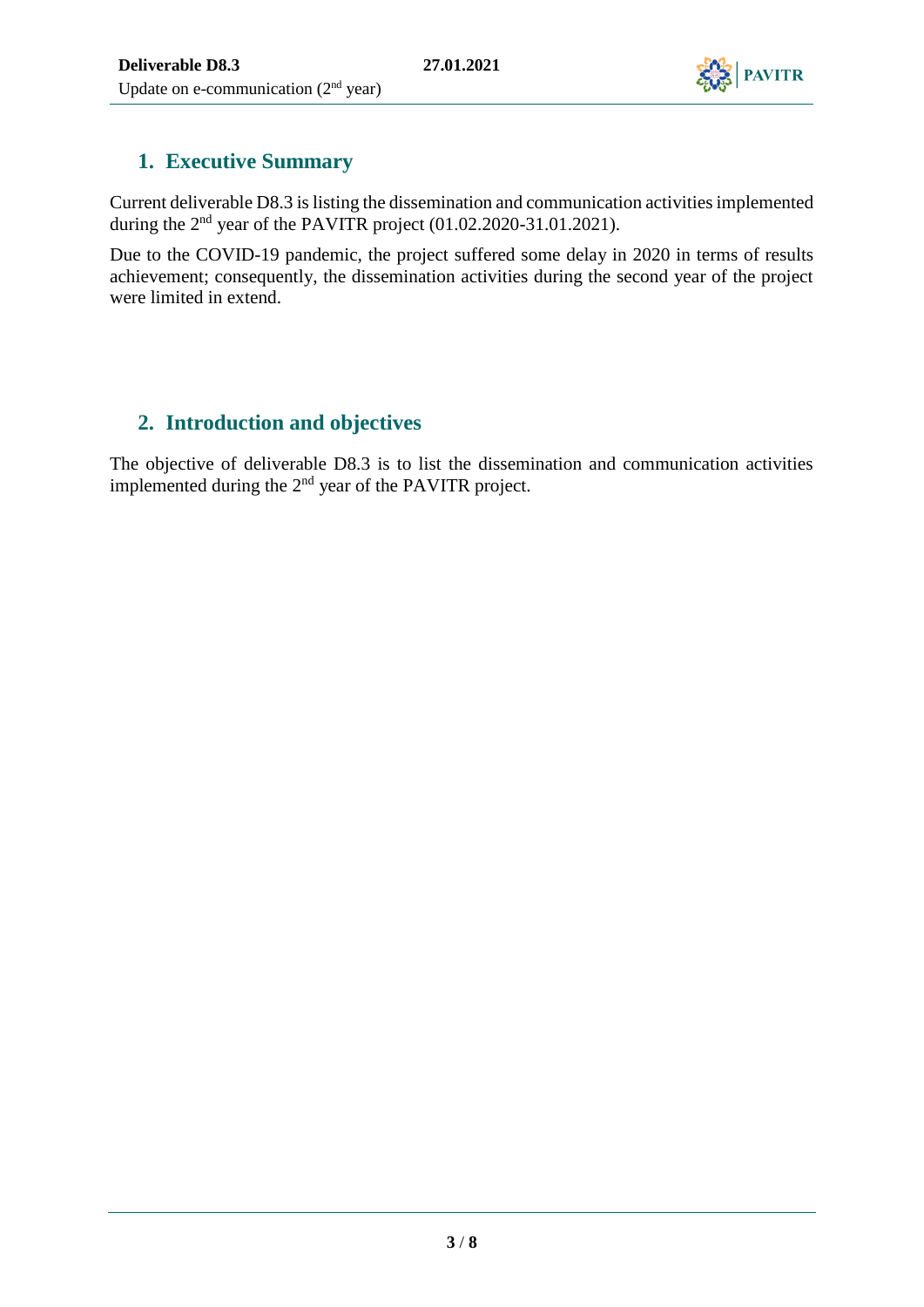

#### **3. Dissemination and Communication activities (2 nd year)**

Table 1 List of e-Communication and Dissemination activities during the 2<sup>nd</sup> year of PAVITR project

<span id="page-3-0"></span>

|     | Date          | <b>Dissemination Activity</b>                                                                                                                                                                                         | <b>Type of</b><br><b>Audience</b>                             | <b>Partner</b> in<br>charge | <b>Category of</b><br>activity | Link                                                                                                                                                                  |
|-----|---------------|-----------------------------------------------------------------------------------------------------------------------------------------------------------------------------------------------------------------------|---------------------------------------------------------------|-----------------------------|--------------------------------|-----------------------------------------------------------------------------------------------------------------------------------------------------------------------|
| 1.1 | 14.02.2020    | Tweet about the launch of India-EU<br>Water Projects on BIOAZUL SL Twitter<br>account                                                                                                                                 | <b>General Public</b>                                         | <b>BIOAZUL</b>              | Social Media                   | https://twitter.com/bioazul_spain/status/1095942<br>354559791104?s=20                                                                                                 |
| 2.  | 14.02.2020    | Tweet about start of PAVITR Project on<br>Greenvironment India Twitter account                                                                                                                                        | <b>General Public</b>                                         |                             | Social Media                   | https://twitter.com/GreenvironmentI/status/10959<br>31903956271104?s=20                                                                                               |
| 3.  | 23.06.2020    | Publication: UN global compact: week of<br>SMEs and SDGs                                                                                                                                                              | <b>General Public</b>                                         | <b>BIOAZUL</b>              | Press release /<br><b>News</b> | https://www.bioazul.com/en/global-compact-<br>smes-sdgs/                                                                                                              |
|     | 4. 23.06.2020 | Publication of good practise to build<br>alliances to be more resilient: example of<br><b>PAVITR</b>                                                                                                                  | <b>General Public</b>                                         | <b>BIOAZUL</b>              | Social Media                   | https://www.linkedin.com/feed/update/urn:li:acti<br>vity:6681104745253359616                                                                                          |
| 5.1 | 23.06.2020    | Publication of good practise to build<br>alliances to be more resilient: example of<br><b>PAVITR</b>                                                                                                                  | <b>General Public</b>                                         | <b>BIOAZUL</b>              | Social Media                   | https://twitter.com/bioazul_spain/status/1275347<br>809781284864?s=20                                                                                                 |
| 6.1 | 23.06.2020    | Publication of good practise to build<br>alliances to be more resilient: example of<br><b>PAVITR</b>                                                                                                                  | <b>General Public</b>                                         | <b>BIOAZUL</b>              | Press release<br><b>News</b>   | https://compactlink.pactomundial.org/plataforma-<br>buena-practica?bbpp=636799                                                                                        |
| 7.1 | 08.08.2020    | Updated Project Profile uploaded to<br>seecon's institutional webpage                                                                                                                                                 | <b>General Public</b>                                         | <b>SEECON</b>               | Website                        | https://seecon.ch/project/pavitr/                                                                                                                                     |
| 8.  | 25.09.2020    | Two days e-Workshop on, "Technologies<br>for Wastewater Reuse and Recycling -<br>Advancements and a Way Forward",<br>jointly organized by the Symbiosis<br>Institute of Technology and Ecosan<br>Services Foundation. | Scientific<br>Community<br>(Higher<br>Education,<br>Research) | <b>SIU</b>                  | Organisation of<br>a Workshop  | https://forum.susana.org/146-webinars-and-<br>online-meetings/24337-e-workshop-<br>technologies-for-wastewater-reuse-and-<br>recycling-advancements-and-a-way-forward |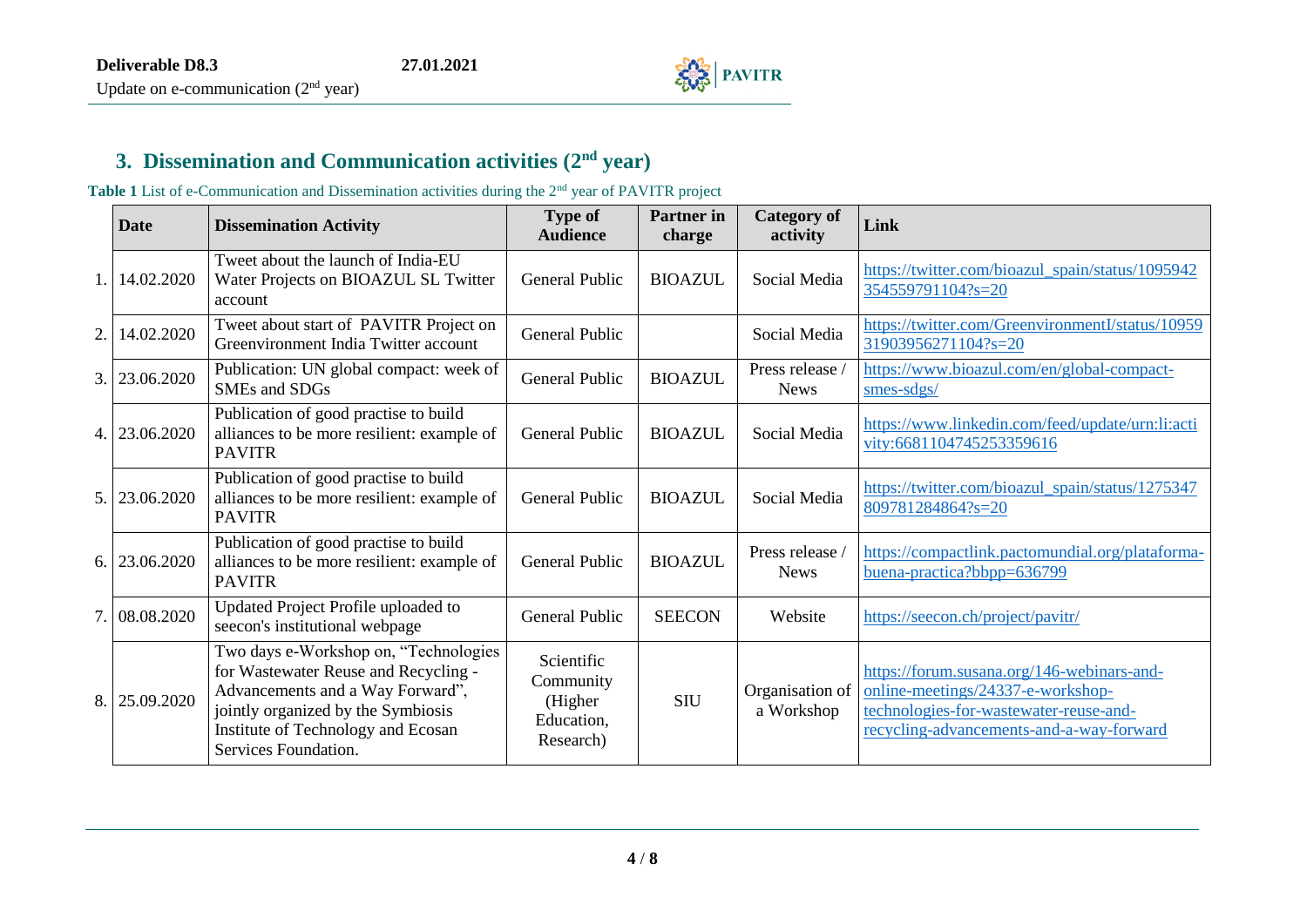

Update on e-communication  $(2<sup>nd</sup>$  year)

|            | Date           | <b>Dissemination Activity</b>                                                                                                                                                                   | <b>Type of</b><br><b>Audience</b>                                                       | <b>Partner</b> in<br>charge | <b>Category of</b><br>activity   | Link                                                                                                                                |
|------------|----------------|-------------------------------------------------------------------------------------------------------------------------------------------------------------------------------------------------|-----------------------------------------------------------------------------------------|-----------------------------|----------------------------------|-------------------------------------------------------------------------------------------------------------------------------------|
| 9.1        | 01.11.2020     | Information about PAVITR in the ESPP<br>- eNews / SCOPE Newsletter                                                                                                                              | emailed to over<br>50 000<br>stakeholders,<br>companies and<br>researchers<br>worldwide | <b>UPC</b>                  | Newsletter                       | https://www.phosphorusplatform.eu/scope-in-<br>print/enews/2014-espp-enews-no-49-november-<br>2020                                  |
|            | 10. 04.12.2020 | Oral presentation "Biokinetic and<br>hydrodynamic modelling and simulation<br>to assess high rate algal ponds design for<br>wastewater treatment in India" at the<br>AlgaEurope 2020 conference | Scientific<br>Community<br>(Higher<br>Education,<br>Research)                           | <b>UPC</b>                  | Participation to<br>a Conference | https://www.facebook.com/100022818833868/vi<br>deos/pcb.853653648738588/853652475405372/                                            |
|            | 11. 11.12.2020 | 1st International PAVITR workshop:<br>Joint India-EU projects                                                                                                                                   | Scientific<br>Community<br>(Higher<br>Education,<br>Research)                           | <b>BIOAZUL</b>              | Organisation of<br>a Workshop    | https://pavitr.net/index.php/news-and-events/14-<br>news/311-11-12-2020-2nd-international-<br>workshop-joint-india-eu-projects.html |
| 12.1       | 16.12.2020     | Information of PAVITR project, its<br>goals, and its partners on Social Media                                                                                                                   | <b>General Public</b>                                                                   | <b>PESSL</b>                | Social Media                     | https://www.facebook.com/pesslinstruments/post<br>s/1873508529466895                                                                |
| 13.<br>14. | 16.12.2020     | Information of PAVITR project, its<br>goals, and its partners on Social Media                                                                                                                   | <b>General Public</b>                                                                   | <b>PESSL</b>                | Social Media                     | https://www.linkedin.com/feed/update/urn:li:acti<br>vity:6744886581380866048                                                        |
| 15.1       | 16.12.2020     | Information of PAVITR project, its<br>goals, and its partners on Social Media                                                                                                                   | <b>General Public</b>                                                                   | <b>PESSL</b>                | Social Media                     | https://twitter.com/metos_austria/status/1339121<br>405028429825                                                                    |
|            | 16. 11.01.2021 | 2nd-anniversary celebration message on<br>Social Media                                                                                                                                          | <b>General Public</b>                                                                   | <b>PESSL</b>                | Social Media                     | https://www.facebook.com/pesslinstruments/post<br>s/1893499877467760                                                                |
| 17.1       | 11.01.2021     | 2nd-anniversary celebration message on<br><b>SM</b>                                                                                                                                             | <b>General Public</b>                                                                   | <b>PESSL</b>                | Social Media                     | https://www.linkedin.com/feed/update/urn:li:acti<br>vity:6754336791806959616                                                        |
|            | 18. 11.01.2021 | 2nd-anniversary celebration message on<br><b>SM</b>                                                                                                                                             | <b>General Public</b>                                                                   | <b>PESSL</b>                | Social Media                     | https://twitter.com/metos_austria/status/1348571<br>836179734529                                                                    |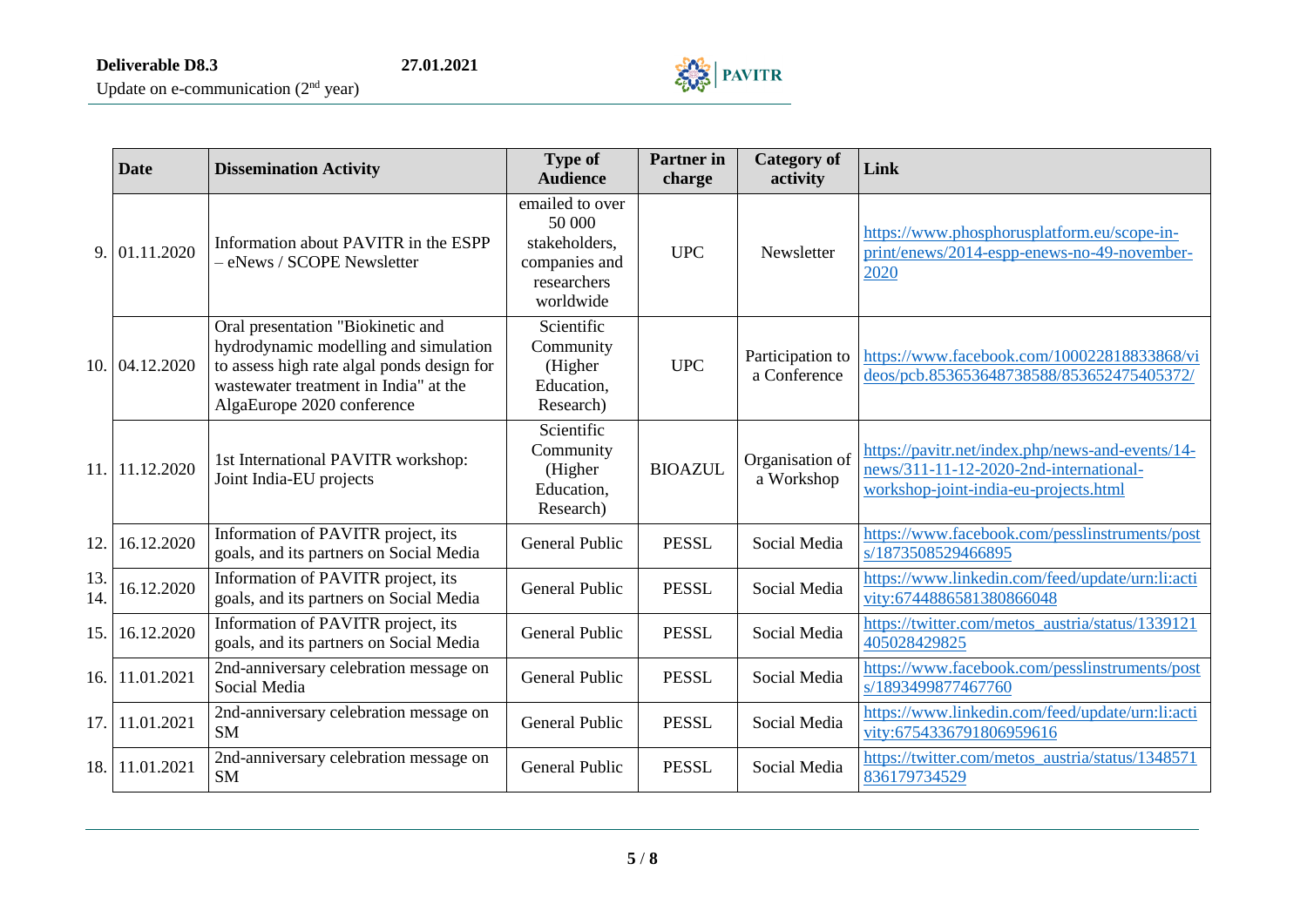In the context of the state-of-art Report prepared at the beginning of the PAVITR project (deliverable D.1.1), IRIDRA and ESF prepared a publication in form of a book chapter about the data collected from the Coep case study of the NaWaTech project (unpublished data). The book chapter is entitled "College of Engineering Pune Hostel Campus: an Indian Experience of sustainable wastewater treatment and reuse" and it will be published in the book "Circular Economy and Sustainability: Environmental Engineering, Policy, and Management" edited by Prof. A. Stefanakis and Prof. I. Nikolaou, Elsevier. Unluckily the publication of the book foreseen for summer 2020 is terribly delayed and is now expected for April-June 2021. In the meanwhile, IRIDRA, BOKU and ESF published a chapter in another book, still citing NaWaTech and some of the Indian case studies (see below).

 $\mathbb{Z}^3$  PAVITR

#### Table 2 List of publications during the 2<sup>nd</sup> year of PAVITR project

| <b>Type of</b><br>publication | <b>Title</b>                                                                                                                                             | <b>Authors</b>                                                                             | <b>Title of Journal /</b><br><b>Proceedings / Book</b>                                        | <b>Publisher</b>      | <b>Year of</b><br>publication        | <b>Available</b><br>in Open-<br>Access? | Peer-<br>reviewed<br>publication? | Joint<br>public/private<br>publication? |
|-------------------------------|----------------------------------------------------------------------------------------------------------------------------------------------------------|--------------------------------------------------------------------------------------------|-----------------------------------------------------------------------------------------------|-----------------------|--------------------------------------|-----------------------------------------|-----------------------------------|-----------------------------------------|
| Chapter in<br><b>Book</b>     | College of Engineering Pune<br>Hostel Campus: an Indian<br>Experience of sustainable<br>wastewater treatment and reuse                                   | F. Masi, R.<br>Bresciani, A.<br>Rizzo, D. Panse                                            | Sustainability and<br>Circular Economy,<br>Volume 2                                           | Elsevier              | <b>Estimated</b><br>for June<br>2021 | N <sub>0</sub>                          | No.                               | N <sub>o</sub>                          |
| Article in<br>Journal         | A Systematic Review on<br>Advancements in Drinking Water<br>Disinfection Technologies: A<br><b>Sustainable Development</b><br>Perspective <sup>1</sup> . | Sapna R. Shinde,<br>Sayali Apte                                                            | Journal of<br>Environmental<br><b>Treatment Techniques</b>                                    | Dromaj<br>publication | 2021                                 | Yes                                     | Yes                               | N <sub>o</sub>                          |
| Chapter in<br><b>Book</b>     | Possibilities of nature-based and<br>hybrid decentralized solutions for<br>reclaimed water reuse <sup>2</sup>                                            | Masi F.,<br>Langergraber G.,<br>Santoni M., Istenič<br>D., Atanasova N.,<br>Buttiglieri G. | Advances in<br>Chemical Pollution,<br>Environmental<br>Management and<br>Protection, Volume 5 | Elsevier              | 2020                                 | N <sub>o</sub>                          | yes                               | no                                      |

 $\overline{\phantom{a}}$ <sup>1</sup> <http://dormaj.org/index.php/jett/article/view/84>

<sup>2</sup> <https://doi.org/10.1016/bs.apmp.2020.07.004>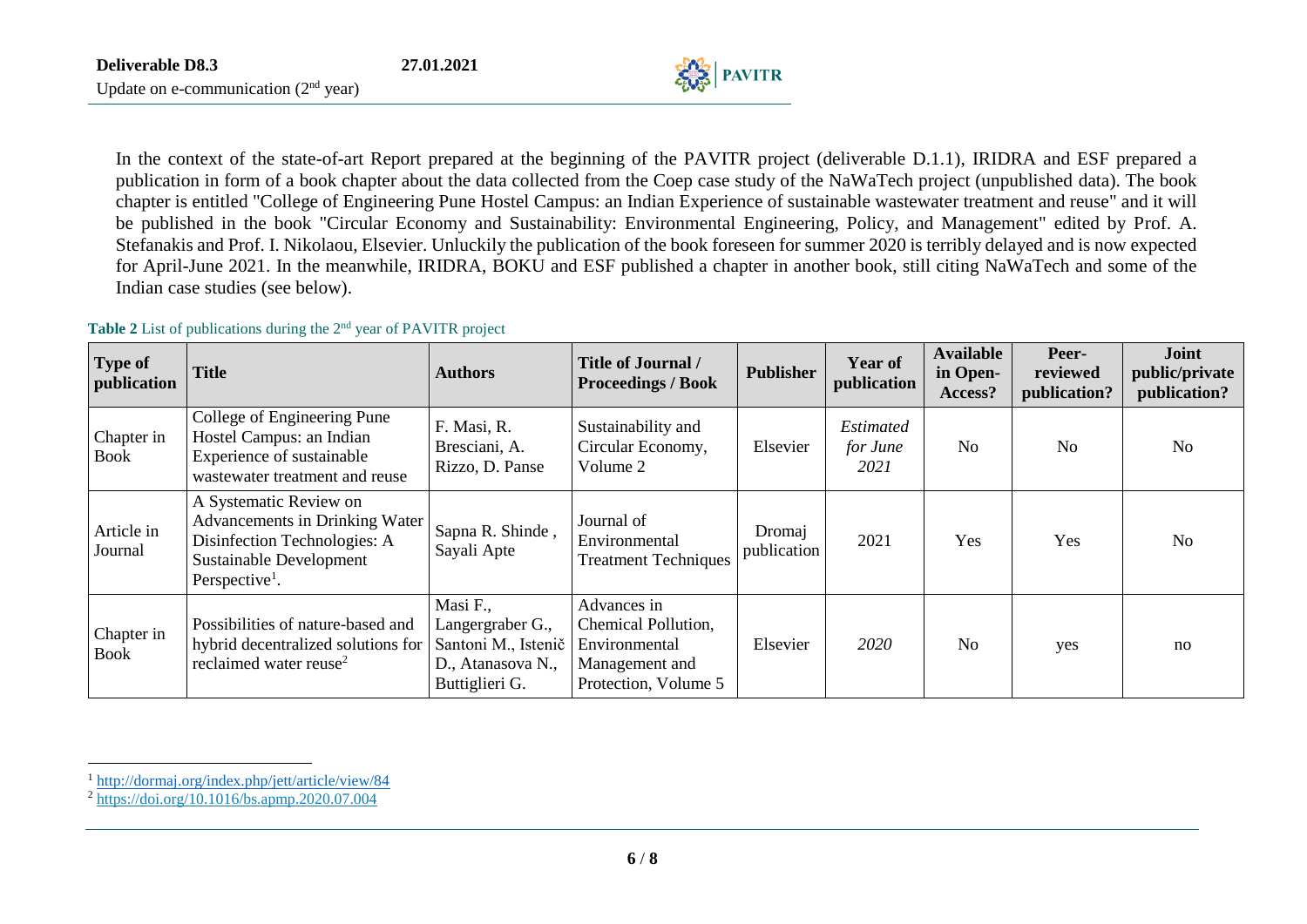| <b>Type of</b><br>publication | <b>Title</b>                                                                         | <b>Authors</b>                                     | <b>Title of Journal /</b><br><b>Proceedings / Book</b> | <b>Publisher</b>               | <b>Year of</b><br>publication | <b>Available</b><br>in Open-<br>Access? | Peer-<br>reviewed<br>publication? | <b>Joint</b><br>public/private<br>publication? |
|-------------------------------|--------------------------------------------------------------------------------------|----------------------------------------------------|--------------------------------------------------------|--------------------------------|-------------------------------|-----------------------------------------|-----------------------------------|------------------------------------------------|
| Article in<br>Journal         | <b>Wastewater Treatment</b><br>Technologies: A Bibliometric<br>Analysis <sup>3</sup> | Vandana Patyal,<br>Dipika Jaspal,<br>Kanchan Khare | Science $\&$<br><b>Technology Libraries</b>            | Taylor $&$<br>Francis<br>group | 2020                          | Yes                                     | <b>Yes</b>                        | No                                             |

Finally, PAVITR project partners submitted during the 2<sup>nd</sup> year abstracts for research papers to following conferences:

- 9<sup>th</sup> International Symposium on Wetland Pollutant Dynamics and Control WETPOL2021 (13-17 September 2021) in Vienna, Austria (WETPOL 2021 – [Working at the interface of wetland science and water quality remediation](http://wetpol.com/)). Abstracts for a dedicated PAVITR session have been submitted by BOKU, AU and IITKGP.
- 11<sup>th</sup> International Conference on Environmental Engineering and Management ICEEM 11 (8-10 September 2021) in Muttenz, Switzerland [\(http://iceem.ro/\)](http://iceem.ro/). A dedicated PAVITR session has been accepted. A total of eight abstracts from TTZ, AMU, AU, NEERI/IRIDRA, UPC/AMU, AIMEN and BIOAZUL have been submitted.
- XIV Spanish water treatment congress META 2020 (2-4 June 2020) in Seville, Spain [\(http://www.uco.es/meta2020/\)](http://www.uco.es/meta2020/) postponed to 1<sup>st</sup>-3<sup>rd</sup> June 2021. UPC submitted an abstract.
- IWA 17th Specialised Conference on Small Water and Wastewater Systems and 9th Specialised Conference on Resources Oriented Sanitation; planned for September 2020 in Belo Horizonte, Brazil. UPC submitted an abstract.

 $\overline{a}$ <sup>3</sup> <https://doi.org/10.1080/0194262X.2020.1775164>